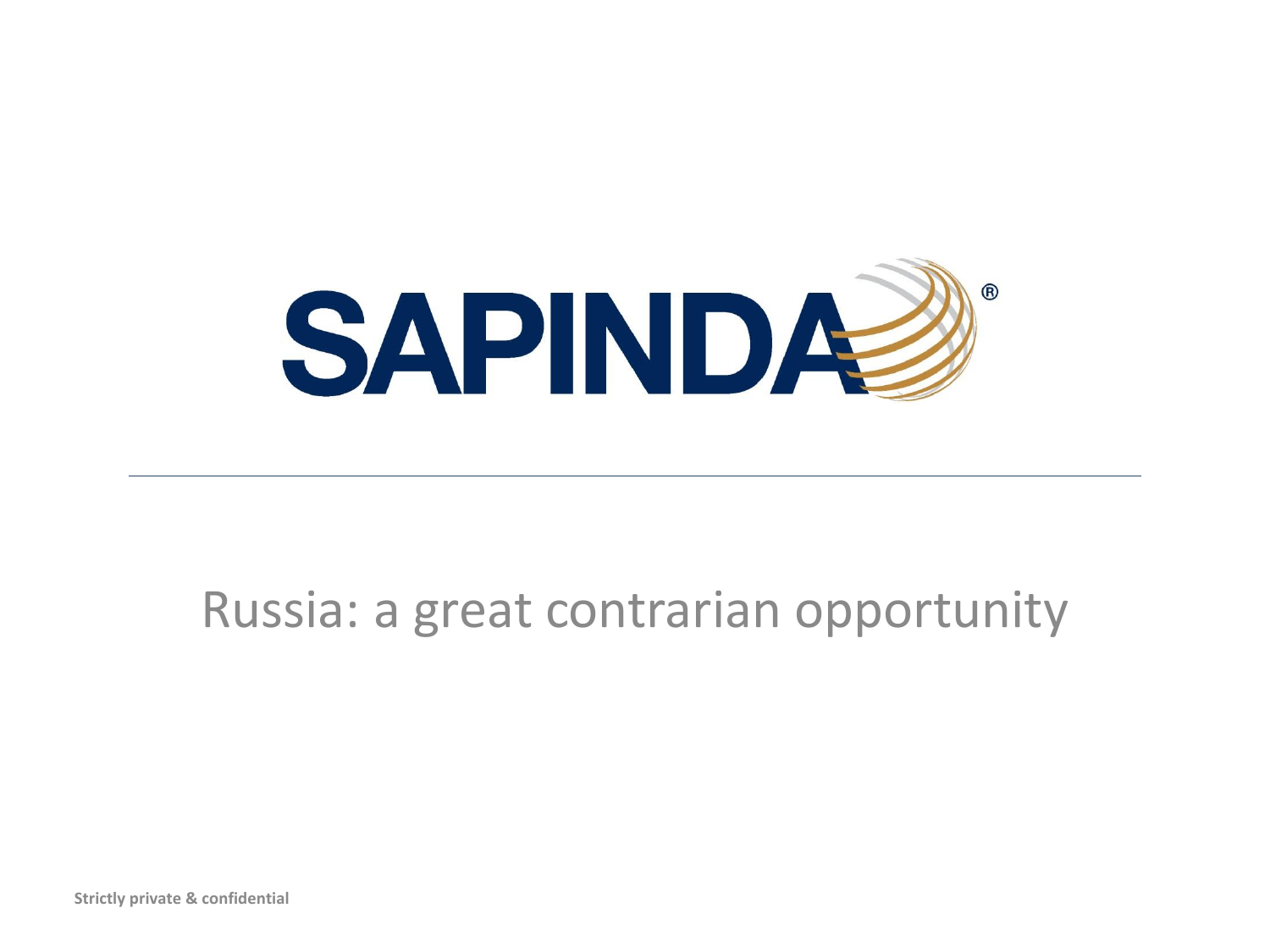### **BAD TIMES MAKE FOR GOOD BUYS**

**"I will tell you how to become rich…Be fearful when others are greedy. Be greedy when others are fearful."** 

**Warren Buffett**

**"Buy when there's blood in the streets, even if the blood is your own."**

**Baron Rothschild**

**"Bull markets are born on pessimism, grow on scepticism, mature on optimism and die of euphoria."**

**John Templeton**

1

**"To be an investor you must be a believer in a better tomorrow."** 

**Benjamin Graham**

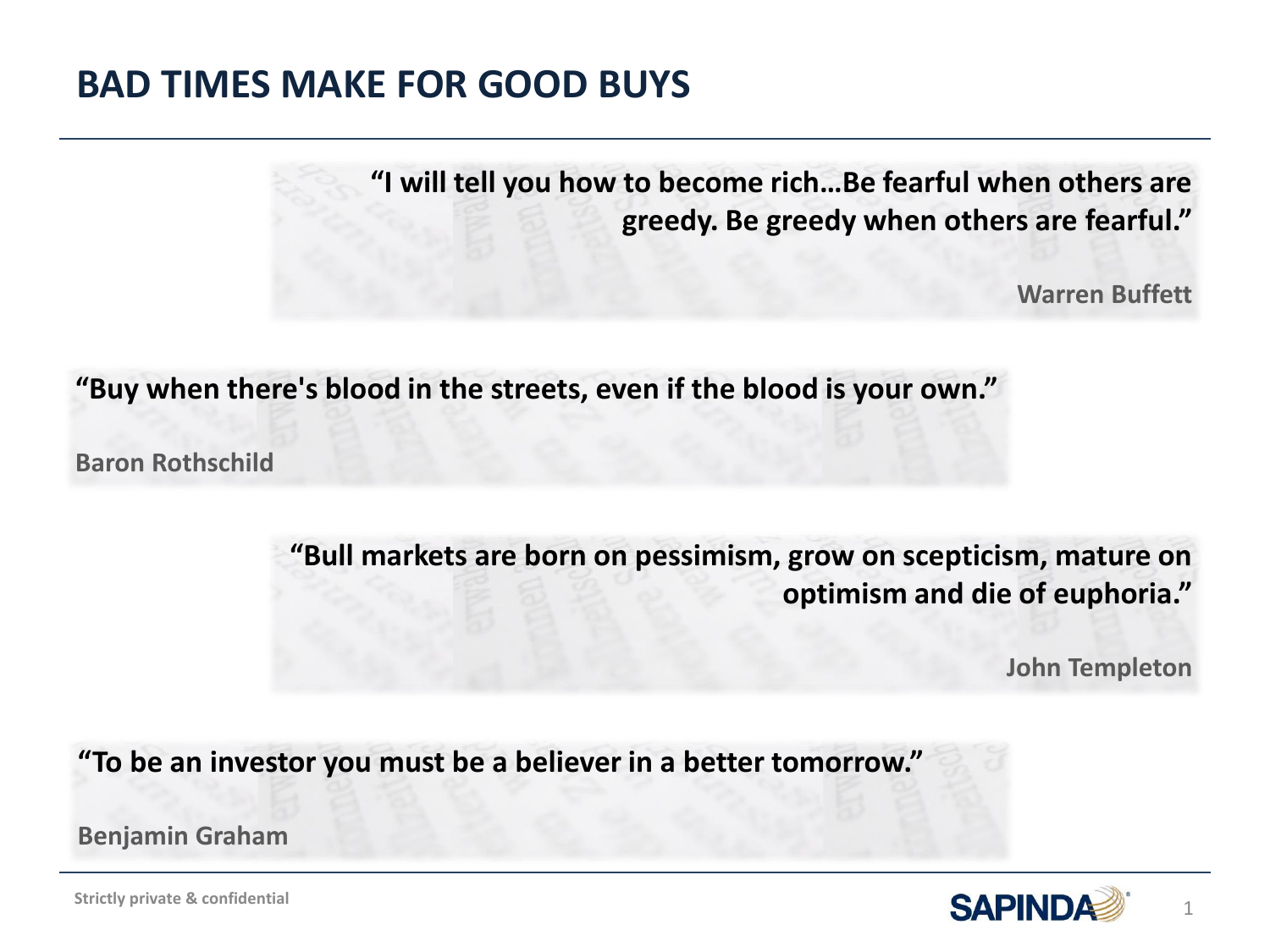# **RECENT TURBULENCE**





**Current depressed environment in the Russian market paves the way for contrarian investors providing attractive opportunities for entry leveraged by attractive valuations, lack of debt and equity capital as well as reduced competition**

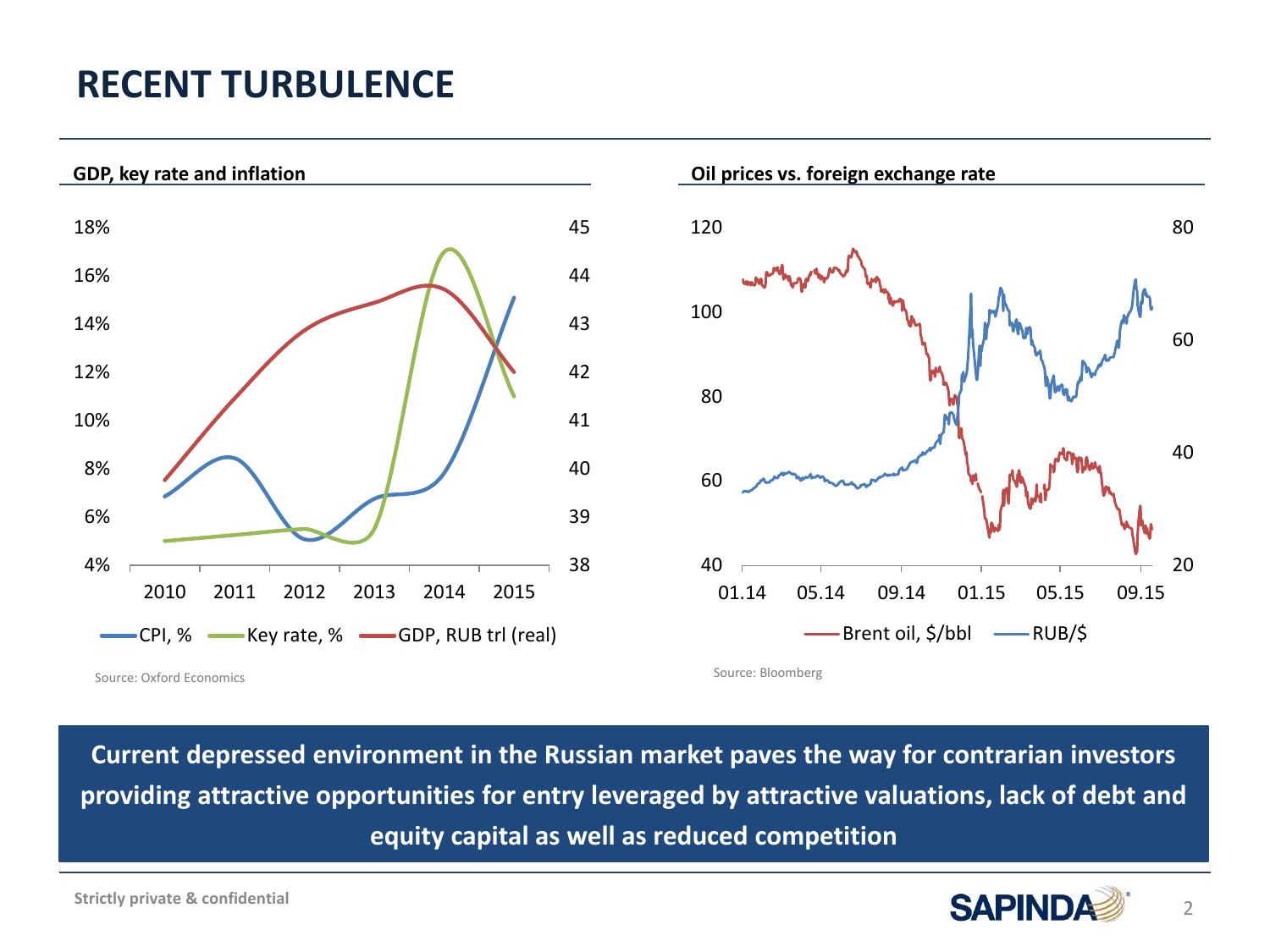## **ATTRACTIVE VALUATION**

**MSCI Russia vs MSCI Emerging Markets vs MSCI World**





**P/E discount of Russian equities**

Source: Bloomberg Source: Bloomberg Source: Bloomberg Source: Bloomberg Source: Bloomberg Source: Bloomberg Source: Bloomberg Source: Bloomberg Source: Bloomberg Source: Bloomberg Source: Bloomberg Source: Bloomberg Source

**Unprecedented risk premium for the Russian assets is likely to dissipate at some point in time allowing for major re-rating and upward asset price action**



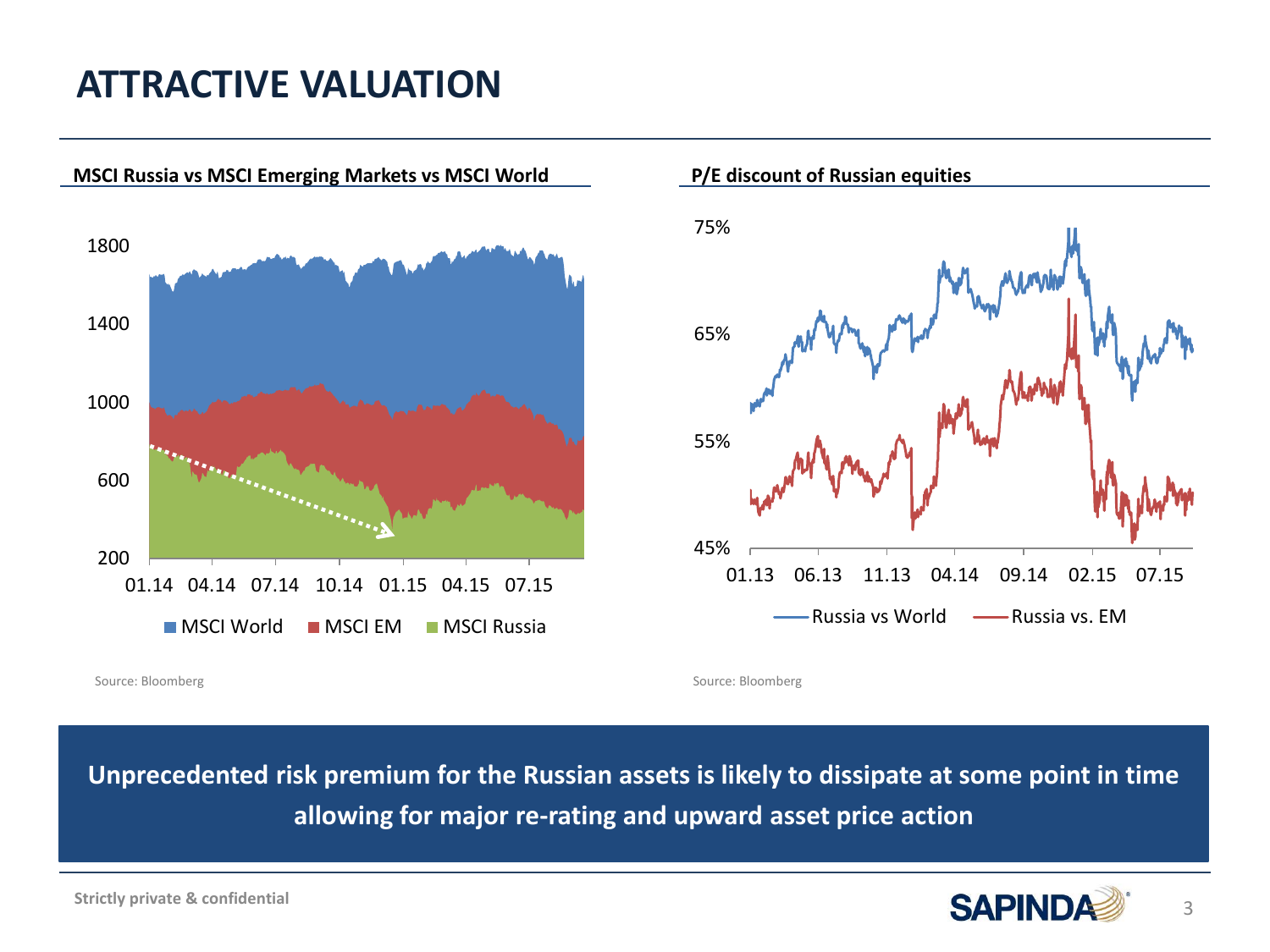# **DECREASED SUPPLY OF DEBT AND EQUITY**



Source: Oxford economics **Source: Global rates** Source: Global rates

**Decreased competition in Russian debt and equity markets resulting from constrained access of Russian banks and companies to foreign financing as well as massive outflow of capital facilitate access to Russian quality assets**

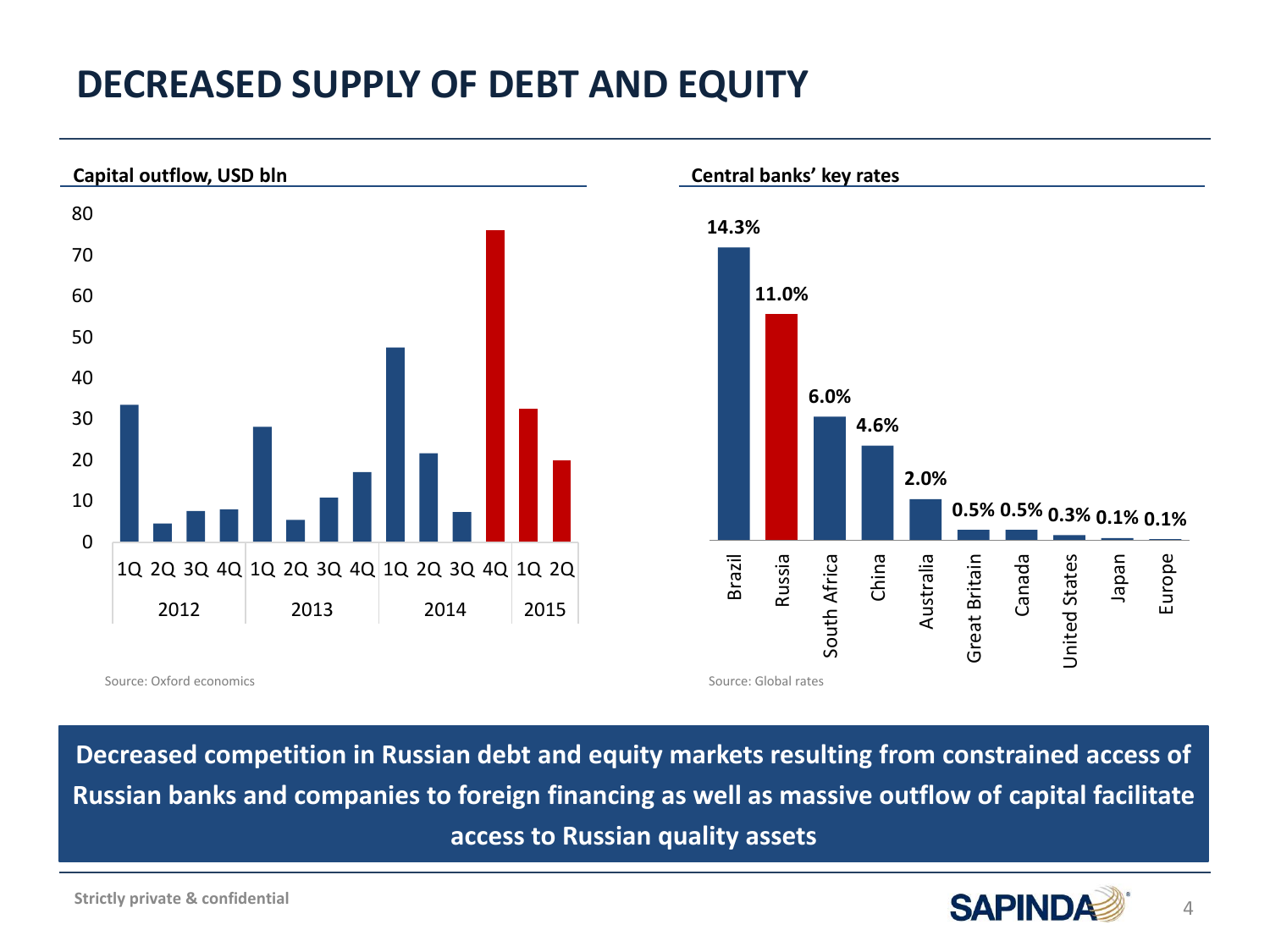# **EXPOSURE TO LOW-COST RESOURCE ASSET BASE**





Source: Bloomberg \*includes Energy, Grains, Industrial Metals, Precious Metals, Softs, Livestock

Source: BP Statistical Review of World Energy June 2014, Bloomberg

**Russia provides low-cost access to a wide range of commodities with operations strengthened by cheap local currency. Once the commodities cycle experiences turnaround, commodities producers should face revaluation** 

5